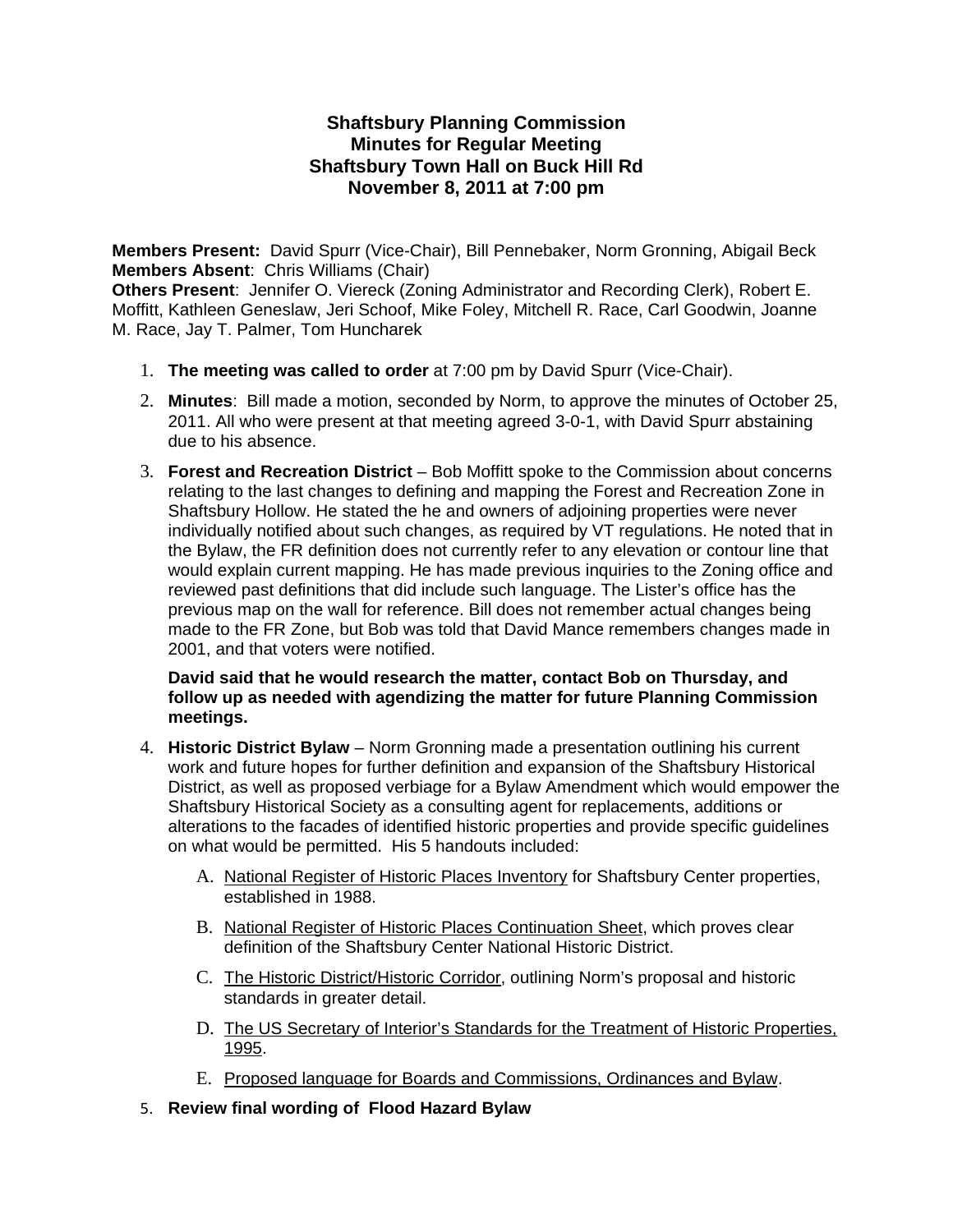The final copy for revisions to the Proposed Flood Blyaw as well as minor amendments to the general Bylaw were not available, so this item was postponed to the next meeting.

# 6. **Commercial composting facilities** – Bill.

Bill and Kathy Geneslaw both submitted draft language for amending the Bylaw to include Commercial Composting facilities. Much discussion ensued about the various sections concerning size, setback, allowed zone, and possible future zone expansion or redefinition. Abigail stated that state specialist Jim Barlow advised her on the primary role of Vermont in regulating all environmental protection measures. Bylaw also cannot be so proscriptive as to prohibit the functional use of such a facility. No agreement was reached yet on two differing approaches to limiting impacts on abutting properties, given Shaftsbury's size. These included limiting options to Small or Medium facilities (per state definitions) or by establishing significant setbacks for a Large facilities that might be prohibitive on most properties.

## **This item will be agendized for further meetings to discuss proposed language.**

## **7. Other business as required**

- A. Budget Review and approval Materials provided at the previous meeting were not available for budget review.
- B. Zoning Administrator's Report requested at the previous meeting. This report is appended at the end of the Minutes.
- 8. **Adjournment** At 9:07, Norm made a motion, seconded by Bill, to adjourn the meeting. Acceptance was unanimous, 4-0-0

**\_\_\_\_\_\_\_\_\_\_\_\_\_\_\_\_\_\_\_\_\_\_\_\_\_\_\_\_\_\_\_\_\_\_\_\_\_\_\_\_\_\_\_\_\_\_\_\_\_\_\_\_\_\_\_\_\_\_\_\_\_\_\_\_\_\_\_\_\_\_\_\_\_**

# **Planning Commission Report from Zoning Administrator 11/8/2011**

Tasks most common in my work as Zoning Administrator:

- Familiarizing myself with past systems and practices and where to get various kinds of guidance. Many thanks are due to Margy, Judy Stratton, the Listers, other Vermont Zoning Administrators, and members of the Planning Commission and Development Review Board.
- Responding to many emails, phone calls and personal appearances by members of the public seeking information from our files or making suggestions for procedures, Bylaw changes, or possible zoning violations.
- Processing simple applications for zoning permits, including those reported here.
- Investigating the most major violations brought to my attention.
- Providing administrative minor support for the Planning Commission.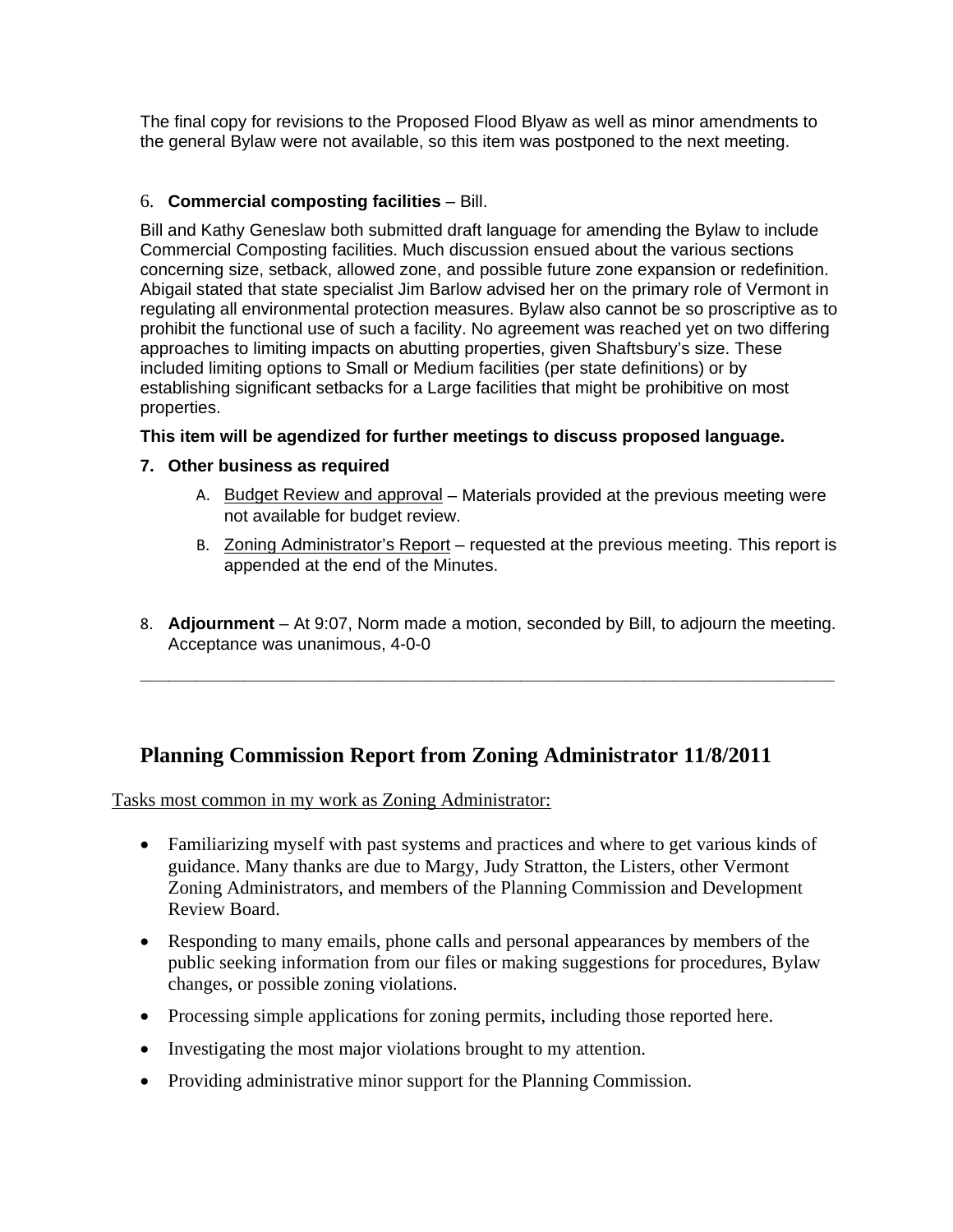- Providing significant support for the Development Review Board hearings and other meeting content, including reviewing and putting in order extensive paper files, and filing and mailing documents as required for each type of decision.
- Revising applications, forms, procedures and record keeping systems to reflect current state law, local bylaw, and general best practices, especially for maintaining meeting minutes and complex files for commercial properties. The goal is increased efficiency, consistency, and transparency.
- Developing new materials for handout and for the website which will make information much more accessible to the potential applicant before they begin.
- Beginning research with other Shaftsbury and Vermont Zoning staff and others regarding best practices and software for computerizing Shaftsbury's property records, forms and correspondence in a way that will cost the least in time and money, but provide the most benefit. Perhaps in response to the statewide dialogue on this topic which I began, a VLCT Workshop is being provided on December  $7<sup>th</sup>$  in Montpelier which I would very much like to attend. Margy plans to attend as well.
- On November  $2^{nd}$ , I attended a VLCT Workshop for Zoning and Planning staff which was very helpful on many fronts. I had some very useful discussions about computerization, in which it was suggested that we begin with GIS data for our area, which should be available from our Regional Planning Commission.

# Things not yet up to speed:

- Numerous small scale possible zoning violations that require site visits.
- 911 requests and learning the process.
- Numerous miscellaneous more minor filing problems.

#### Issues of current concern:

- **Computerized recordkeeping**: At this point, I believe that we could create an adequate system with Access 2003, which is on all computers here. I have ordered a set of used manuals for \$3.95. An alternative would be to purchase Filemaker Pro software for \$299, as well as support manuals. Margy and I have discussed getting an intern next summer for data entry. Other suggestions have included possible grants through the Regional Planning Commission. Something to think about: If we wait to include this on next year's budget, we will not get started for another 7 months.
- **Report from Zoning and Planning Workshop**: Beginning on October 1, 2011, changes in certification for Energy Efficiency will require the filing of mandatory certificates with the Town Clerk. Over lunch, several ZAs and I discussed the fact that the types of construction and building alterations that will trigger this Energy Efficiency certification requirement are not consistent with those that trigger Zoning Permit requirements. I am researching now whether aligning these requirements will require a change in our Bylaw, or just changes in our interpretation.

Other state required construction certificates are already being filed with the Town Clerk as these will be (but not always consistently), but not with the Zoning Administrator. For